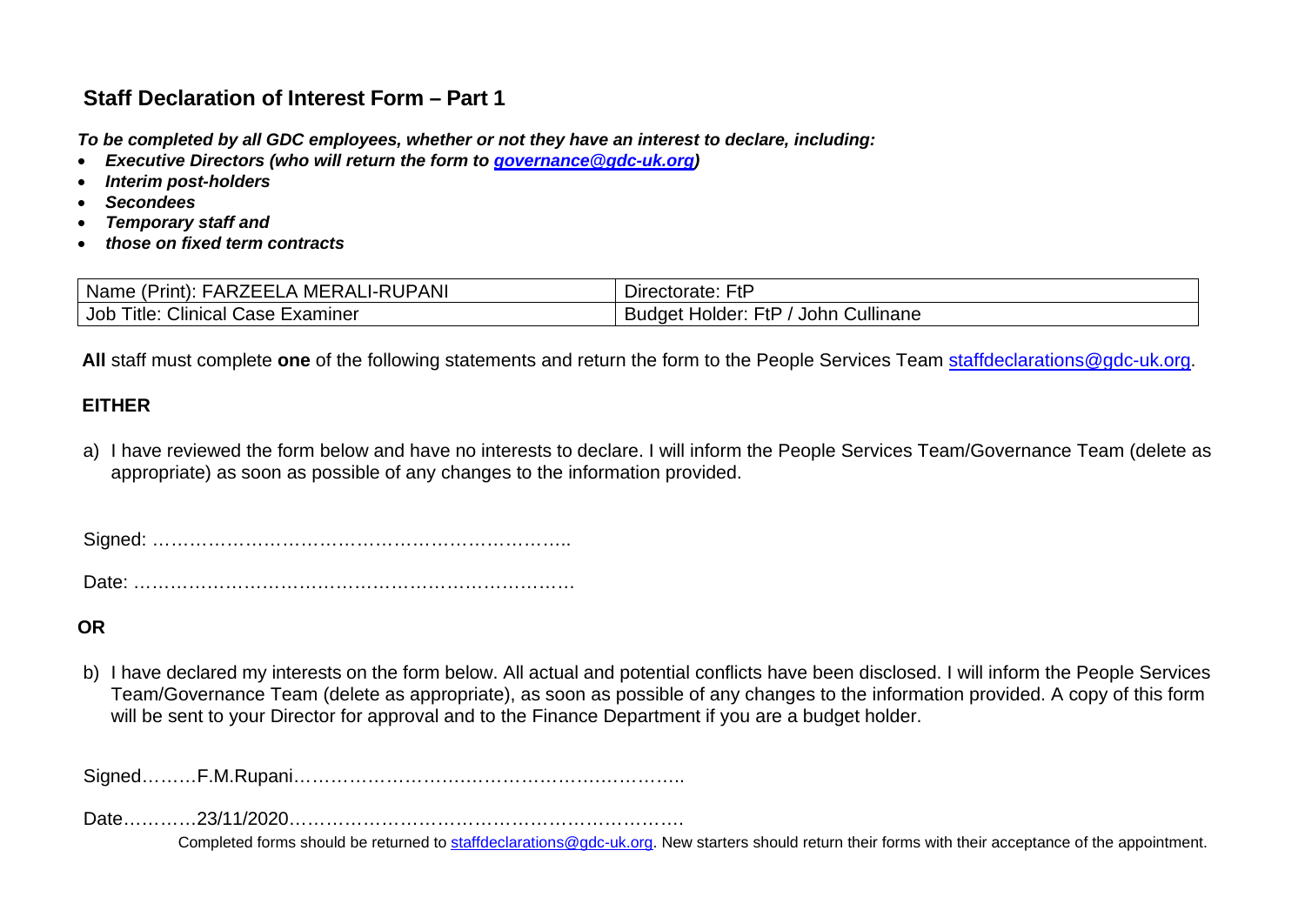## **Declaration of Interest Form – Part 2**

# **To be completed if you have an interest to declare**

| <b>Areas of interest</b>                                                                                                                                                              | Details relating to you                                                                      |
|---------------------------------------------------------------------------------------------------------------------------------------------------------------------------------------|----------------------------------------------------------------------------------------------|
|                                                                                                                                                                                       | (Also include any relevant details relating to a connected person as defined in the Managing |
|                                                                                                                                                                                       | Interests Policy for Staff)                                                                  |
| Give details of all paid employment outside the GDC                                                                                                                                   | 1. Head of Clinical (Clinical Advisor)                                                       |
| Why? All secondary employment must be declared and<br>approved                                                                                                                        | <b>General Dental Practitioner (</b>                                                         |
|                                                                                                                                                                                       | <b>Clinical Teacher</b><br>3.                                                                |
| Give details of all unpaid (including pro bono) work e.g.                                                                                                                             | N/A                                                                                          |
| Roles in organisations associated with healthcare                                                                                                                                     |                                                                                              |
| Public service offices                                                                                                                                                                |                                                                                              |
| Roles of posts held in local or national<br>organisations                                                                                                                             |                                                                                              |
| <b>Trusteeships</b>                                                                                                                                                                   |                                                                                              |
| Why? Decisions need to be taken in an open and<br>transparent fashion, therefore, staff are required to declare<br>positions so that any perceived interests can be easily<br>managed |                                                                                              |

Completed forms should be returned to [staffdeclarations@gdc-uk.org.](mailto:staffdeclarations@gdc-uk.org) New starters should return their forms with their acceptance of the appointment.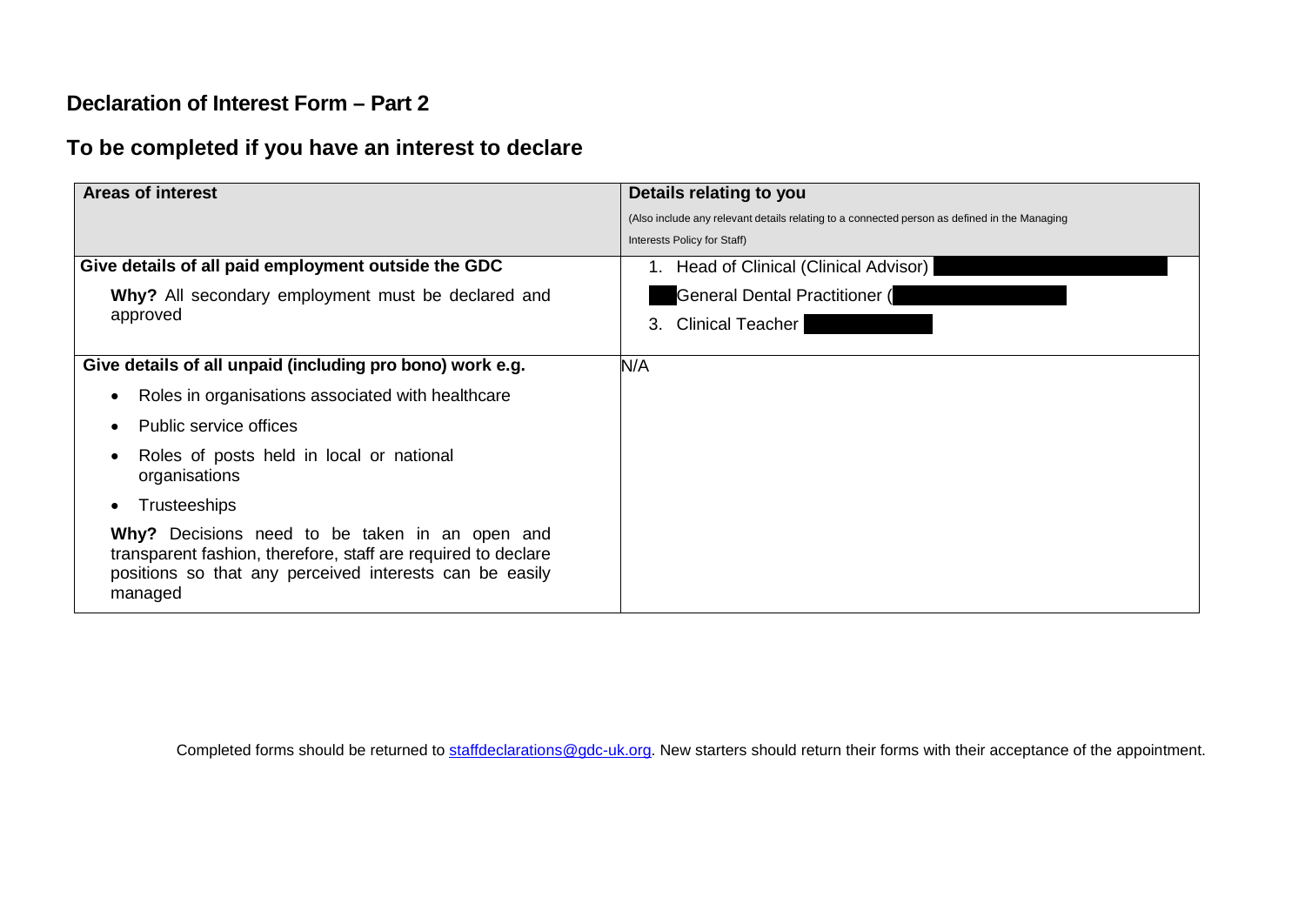# **Declaration of Interest Form – Part 2**

| <b>Areas of interest</b>                                                                                                                                                                                                                                                                                                      | Details relating to you                                                                                             |
|-------------------------------------------------------------------------------------------------------------------------------------------------------------------------------------------------------------------------------------------------------------------------------------------------------------------------------|---------------------------------------------------------------------------------------------------------------------|
|                                                                                                                                                                                                                                                                                                                               | (Also include any relevant details relating to a connected person as defined in the Managing                        |
|                                                                                                                                                                                                                                                                                                                               | Interests Policy for Staff)                                                                                         |
| A business that you or a connected person are involved in<br>which has a direct contract with the GDC or is a potential<br>contractor with the GDC.                                                                                                                                                                           | <b>No</b>                                                                                                           |
| Why? Staff members may derive benefit from such a<br>direct conflict and by declaring the relationship steps can<br>be taken to manage the situation.                                                                                                                                                                         |                                                                                                                     |
| All membership bodies and associations including<br>political parties, pressure groups and professional bodies<br>of which you are a member or are associated                                                                                                                                                                 | $DDU - my$ indemnity<br>٠<br>Membership of Royal College of Surgeons England<br><b>Dental Professionals Limited</b> |
| Why? Staff are free to engage in political activities or to<br>maintain associations with professional organisations.<br>Staff are required to declare such positions and give<br>assurance that they do not conflict with the GDC's statutory<br>functions, their duties, and the values and behaviours<br>expected of them. |                                                                                                                     |
| Do you have close personal ties with the GDC's<br>Council members, associates advisers, directors or<br>employees?                                                                                                                                                                                                            | <b>No</b>                                                                                                           |
| Why? Staff members who have close ties with Council<br>members, associates, advisors, directors or other<br>employees may be perceived as having an undue influence<br>on decisions. This must be declared so that it can be<br>managed in an open and transparent manner.                                                    |                                                                                                                     |

Completed forms should be returned to [staffdeclarations@gdc-uk.org.](mailto:staffdeclarations@gdc-uk.org) New starters should return their forms with their acceptance of the appointment.